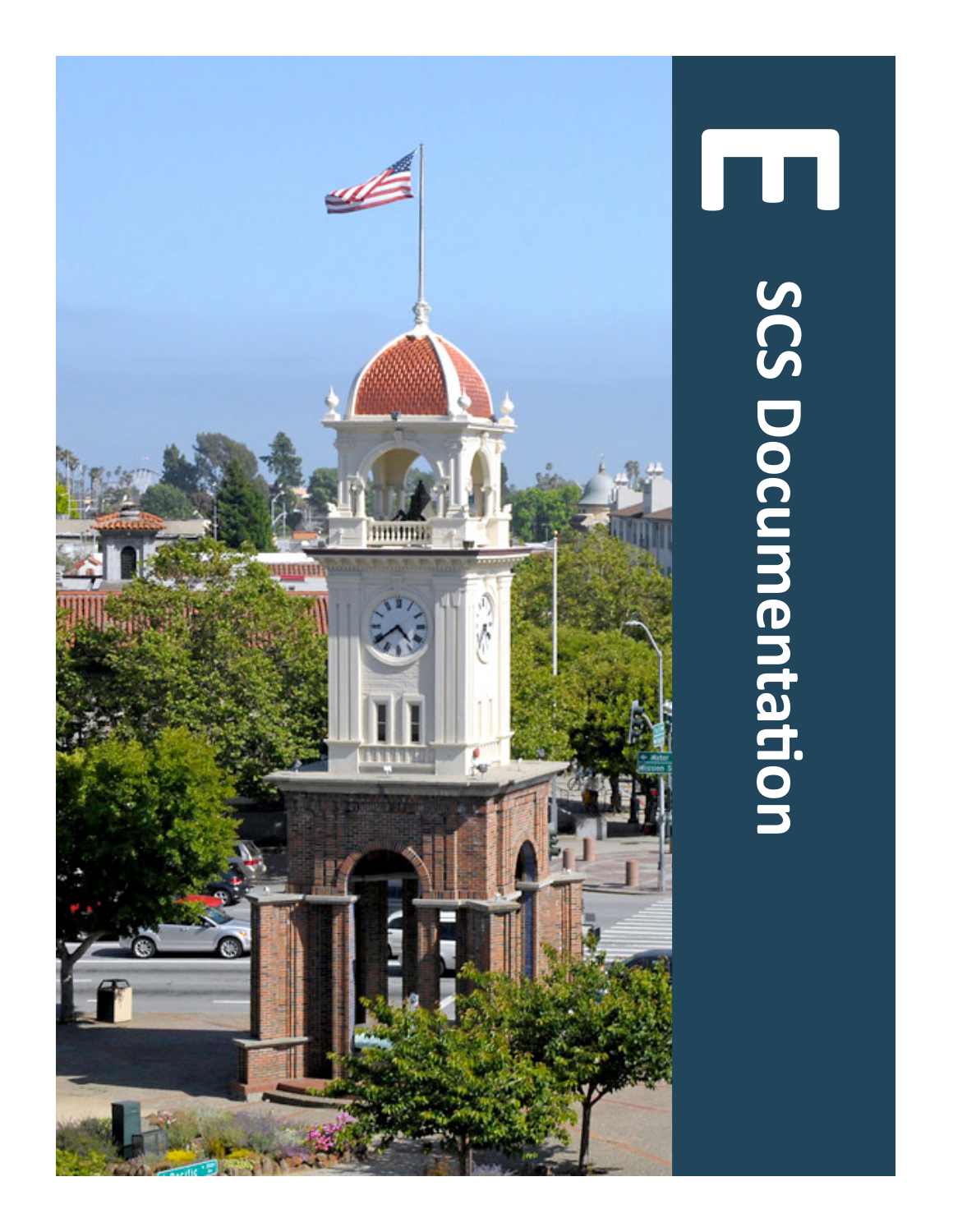### **2045 MTP/SCS Preferred Scenario**

The preferred scenario was selected based on a combination of the two hybrids. Projects from both the hybrids were included in a mix that provides for investment in safety, maintenance, operations, transit, complete streets, and active transportation. On the land use side the preferred scenario focuses on mixed use infill development in commercial corridors with high quality transit. See Chapter 4 of the 2045 MTP/SCS for a complete descripton of the preferred scenario and Sustainable Communities Strategy.

## **Required Elements of the SCS**

There are many components to the SCS outlined in the legislation. Below is a table that outlines each of the requirements of SB 375 and provides an explanation of how those requirements are met by this MTP/SCS.

## **2045 MTP/SCS Technical Update**

The 2045 MTP/SCS is a technical update to the 2040 MTP/SCS. AMBAG, through the public participation and engagement process, updated the best performing scenarios to move forward in the scenario development process. For more information on the preferred scenario, see Chapter 4.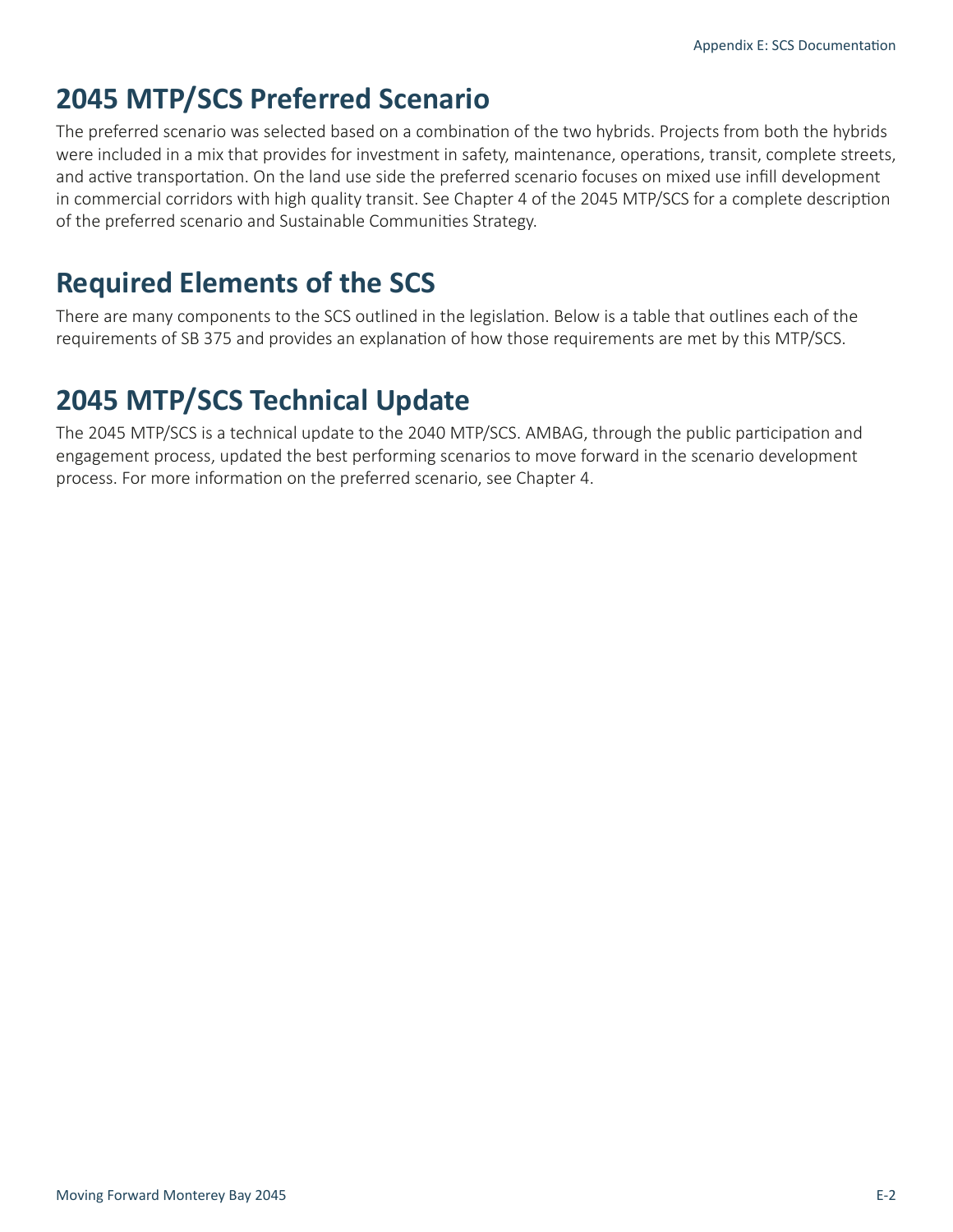#### **Table E-1: SB 375 Requirements Checklist**

| <b>Required Element</b>                                                   | <b>Addressed</b>                                        |
|---------------------------------------------------------------------------|---------------------------------------------------------|
| CGC Section 65080(b) (2).(B) Each metropolitan                            | The MTP/SCS complies with all requirements.             |
| organization shall prepare a sustainable communities                      |                                                         |
| strategy, subject to the requirements of Part 450 of                      | Reference:                                              |
| Title 23 of, and Part 93 of Title 40 of, the Code of                      | 2045 MTP/SCS Chapter 4                                  |
| Federal Regulations, including the requirement to                         |                                                         |
| utilize the most recent planning assumptions                              |                                                         |
| considering local General Plans and other factors.                        |                                                         |
| CGC Section 65080(b) (2).(B) i. Identify the general                      | The SCS identifies the future land use pattern of the   |
| location of uses, residential densities, and building                     | AMBAG region in Figures 4-1 through 4-3. Residential    |
| intensities within the region.                                            | densities and building intensities are determined by    |
|                                                                           | Development Types, which are made up of                 |
|                                                                           | information relating to the characteristics of the      |
|                                                                           | landscape, including jobs and housing density, urban    |
|                                                                           | design, and mix of land uses.                           |
|                                                                           | Reference:                                              |
|                                                                           | 2045 MTP/SCS Chapter 4                                  |
|                                                                           | 2045 MTP/SCS Appendix F                                 |
| CGC Section 65080(b) (2).(B) ii. Identify areas within                    | The SCS identifies areas sufficient to house the entire |
| the region sufficient to house all the population of the                  | population in the region in Table 4-2. Projected        |
| region, including all economic segments of the                            | capacity for these areas utilized the Integrated Growth |
| population, over the course of the planning period of                     | Forecast for population, jobs and households as         |
| the regional transportation plan taking into account                      | contained in Appendix A.                                |
| net migration into the region, population growth,                         |                                                         |
| household formation and employment growth.                                | Reference:                                              |
|                                                                           | 2045 MTP/SCS Chapter 4                                  |
|                                                                           | 2045 MTP/SCS Appendix A                                 |
| CGC Section 65080(b) (2).(B) iii. Identify areas within                   | The 2045 MTP/SCS identifies areas sufficient to house   |
| the region sufficient to house an eight-year projection                   | an eight-year projection of the regional housing need   |
| of the regional housing need for the region pursuant<br>to Section 65584. | in Table 4-2.                                           |
|                                                                           | Reference:                                              |
|                                                                           | 2045 MTP/SCS Chapter 4                                  |
| CGC Section 65080(b) (2).(B) iv. Identify a                               | The 2045 MTP/SCS identifies the regional                |
| transportation network to service the transportation                      | transportation network in Figures 2-1 through 2-4.      |
| needs of the region.                                                      | Detailed descriptions of AMBAG's transportation         |
|                                                                           | network are found in Chapter 2.                         |
|                                                                           | Reference:                                              |
|                                                                           | 2045 MTP/SCS Chapter 2                                  |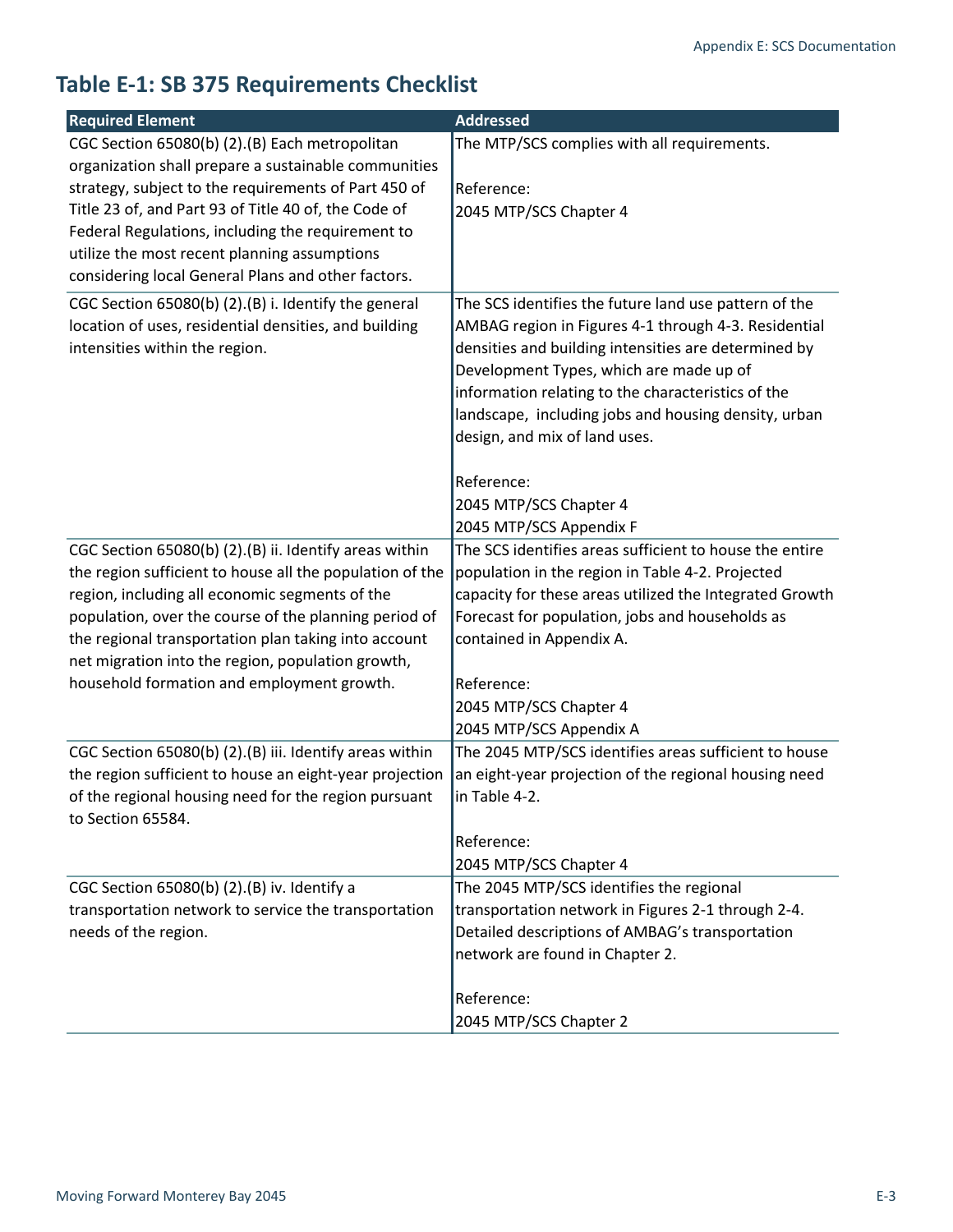#### Table E-1: SB 375 Requirements Checklist (Continued)

| <b>Required Element</b>                                                                                     | <b>Addressed</b>                                                                                               |
|-------------------------------------------------------------------------------------------------------------|----------------------------------------------------------------------------------------------------------------|
| CGC Section 65080(b) (2).(B) v. Gather and consider                                                         | The MTP/SCS lists sources for the best available                                                               |
| the best practically available scientific information                                                       | scientific information regarding resource areas and                                                            |
| regarding resource areas and farmland in the region as farmland in the region and identifies these areas in |                                                                                                                |
| defined in subdivisions (a) and (b) of Section 65080.0.1 Figures 4-7 through 4-9.                           |                                                                                                                |
|                                                                                                             |                                                                                                                |
|                                                                                                             | Reference:                                                                                                     |
|                                                                                                             | 2045 MTP/SCS Chapter 4                                                                                         |
| CGC Section 65080(b) (2).(B) vi. Consider the state                                                         | The MTP/SCS considers the state housing goals as                                                               |
| housing goals specified in Sections 65580 and 65581.                                                        | specified in Sections 65580 and 65581.                                                                         |
|                                                                                                             |                                                                                                                |
|                                                                                                             | Reference:                                                                                                     |
|                                                                                                             | 2045 MTP/SCS Chapter 4                                                                                         |
| CGC Section 65080(b) (2).(B) vii. Set forth a forecasted                                                    | Figures 4-1 through 4-3 of the MTP/SCS identifies the                                                          |
| development pattern for the region, which, when                                                             | forecasted development pattern for the region. Along                                                           |
| integrated with the transportation network, and other                                                       | with the identified transportation network in Figures 4-                                                       |
| transportation measures and policies, will reduce the                                                       | 7 through 4-9, the identified land use pattern exceeds                                                         |
| greenhouse gas emissions from automobiles and light                                                         | the GHG emission reduction targets of 0% in 2020 and                                                           |
| trucks to achieve, if there is a feasible way to do so,                                                     | 5% in 2035. Detailed analysis and performance results<br>of the integrated land use pattern and transportation |
| the greenhouse gas emission reduction targets<br>approved by the state board.                               | network and strategies are found in Chapter 5.                                                                 |
|                                                                                                             |                                                                                                                |
|                                                                                                             |                                                                                                                |
|                                                                                                             | Reference:                                                                                                     |
|                                                                                                             | 2045 MTP/SCS Chapters 4 and 5                                                                                  |
| CGC Section 65080(b) (2).(B) viii. Allow the regional                                                       | The MTP/SCS complies with this requirement.                                                                    |
| transportation plan to comply with Section 176 of the                                                       |                                                                                                                |
| federal Clean Air Act (42 U.S.C. Sec. 7506).                                                                | Reference:                                                                                                     |
|                                                                                                             | 2045 MTP/SCS Chapter 4                                                                                         |
| CGC Section 65080(b) (2).(D) The metropolitan                                                               | AMBAG has adopted a public participation plan that                                                             |
| planning organization shall conduct at least two                                                            | includes at least two informational meetings in each                                                           |
| informational meetings in each county within the                                                            | county for members of city councils and boards of                                                              |
| region for members of the board of supervisors and                                                          | supervisors.                                                                                                   |
| city councils on the sustainable communities strategy                                                       |                                                                                                                |
| and alternative planning strategy.                                                                          | Reference:                                                                                                     |
|                                                                                                             | 2045 MTP/SCS Chapter 6                                                                                         |
|                                                                                                             | 2045 MTP/SCS Appendix D                                                                                        |
| CGC Section 65080(b) (2).(E) Each metropolitan                                                              | AMBAG has adopted a public participation plan.                                                                 |
| planning organization shall adopt a public participation                                                    |                                                                                                                |
| plan, for development of the sustainable communities                                                        | Reference:                                                                                                     |
| strategy and an alternative planning strategy, if any.                                                      | 2045 MTP/SCS Chapter 6                                                                                         |

2045 MTP/SCS Appendix D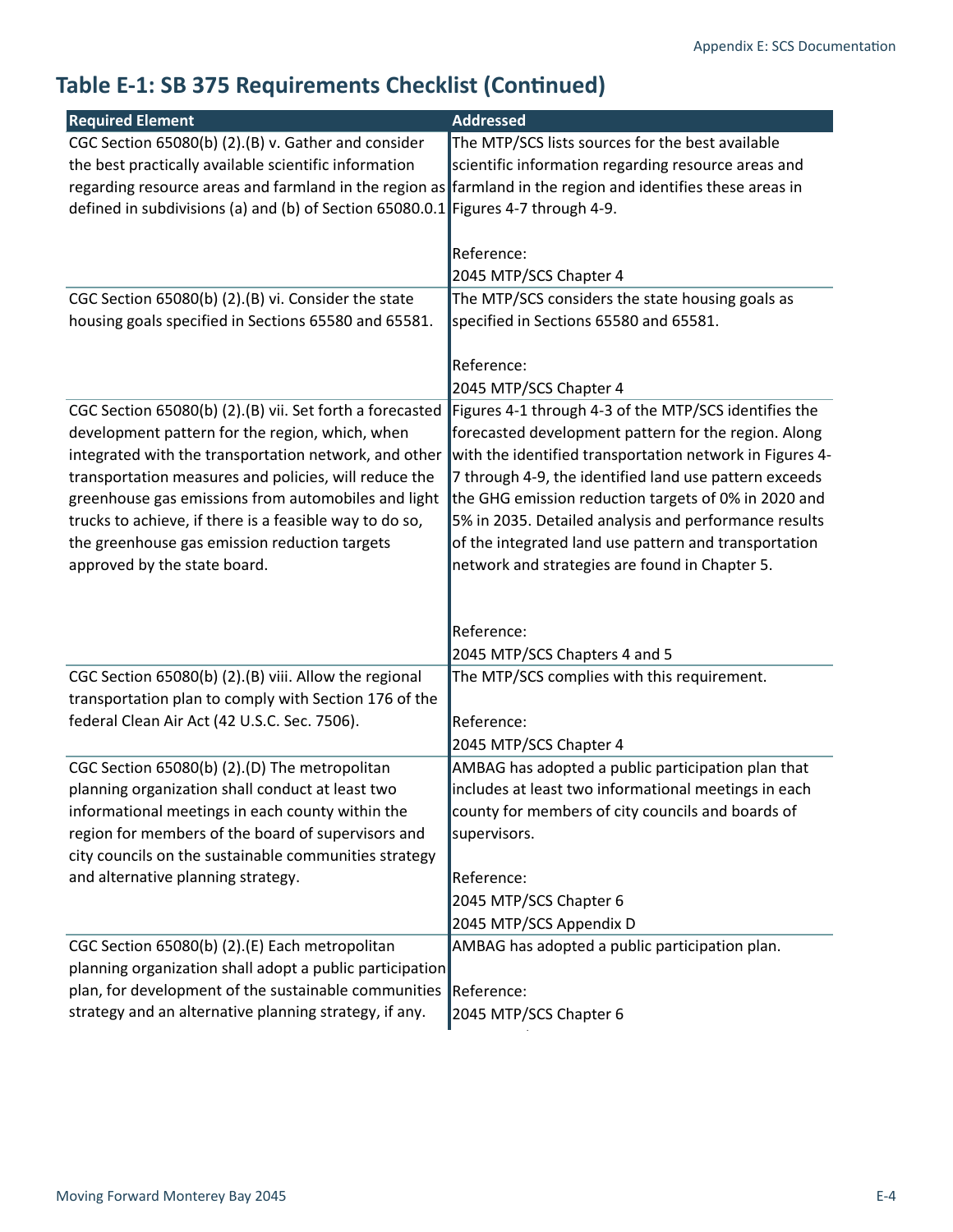# Table E-1: SB 375 Requirements Checklist (Continued)

| <b>Required Element</b>                                                                                 | <b>Addressed</b>                                       |
|---------------------------------------------------------------------------------------------------------|--------------------------------------------------------|
| (i) Outreach efforts to encourage active participation                                                  | The public participation plan details planning efforts |
| of a broad range of stakeholder groups in the planning                                                  | that comply with and exceed the requirements.          |
| process, consistent with the agency's adopted Federal                                                   | AMBAG met extensively with partner agencies and        |
| Public Participation Plan, including, but not limited to,                                               | non-profit, advocacy, neighborhood and community       |
| affordable housing advocates, transportation                                                            | groups beginning with target setting consultation and  |
| advocates, neighborhood and community groups,                                                           | continuing through the workshop process.               |
| environmental advocates, home builder                                                                   |                                                        |
| representatives, broad-based business organizations,                                                    | Reference:                                             |
| landowners, commercial property interest, and                                                           | 2045 MTP/SCS Chapter 6                                 |
| homeowner associations.                                                                                 | 2045 MTP/SCS Appendix D                                |
| (ii) Consultation with congestion management                                                            | The public participation plan includes consultation    |
| agencies, transportation agencies, and transportation                                                   | with these agencies.                                   |
| commissions.                                                                                            |                                                        |
|                                                                                                         | Reference:                                             |
|                                                                                                         | 2045 MTP/SCS Chapter 6                                 |
|                                                                                                         | 2045 MTP/SCS Appendix D                                |
| (iii) Workshops throughout the region to provide the                                                    | The public participation plan details planning efforts |
| public with the information and tools necessary to                                                      | that comply with and exceed the requirements.          |
| provide clear understanding of the issues and policy                                                    | AMBAG held seven workshops throughout the region,      |
| choices. At least one workshop shall be held in each                                                    | in addition to numerous local agency planning sessions |
| county in the region. For counties with a population                                                    | and coordination with a Technical Advisory Committee   |
| greater than 500,000, at least three workshops shall                                                    | which included representatives of each RTPAs.          |
| be held. Each workshop, to the extent practicable shall                                                 |                                                        |
| include urban simulation computer modeling to create                                                    |                                                        |
| visual representation of the sustainable communities                                                    | Reference:                                             |
| strategy and the alternative planning strategy.                                                         | 2045 MTP/SCS Chapter 6                                 |
|                                                                                                         | 2045 MTP/SCS Appendix D                                |
| (v) At least three public hearings on the draft                                                         | The public participation plan includes at least three  |
| sustainable communities strategy in the regional                                                        | public hearings on the Draft 2045 MTP/SCS. Five public |
| transportation plan and alternative planning strategy,                                                  | hearings were held on the Draft 2045 MTP/SCS.          |
| if one is prepared. If the metropolitan transportation                                                  |                                                        |
| organization consists of a single county, at least two                                                  |                                                        |
| public hearings shall be held. To the maximum extent                                                    | Reference:                                             |
| feasible, the hearings shall be in different parts of the                                               | 2045 MTP/SCS Chapter 6                                 |
| region to maximize the opportunity for participation<br>by members of the public throughout the region. | 2045 MTP/SCS Appendix D                                |
| (vi) A process for enabling members of the public to                                                    | The public participation plan includes a process for   |
| provide a single request to receive notices,                                                            | members of the public to provide a single request to   |
| information and updates.                                                                                | receive notices, information, and updates on the 2045  |
|                                                                                                         | MTP/SCS.                                               |
|                                                                                                         |                                                        |
|                                                                                                         | Reference:                                             |
|                                                                                                         | 2045 MTP/SCS Chapter 6                                 |
|                                                                                                         | 2045 MTP/SCS Appendix D                                |